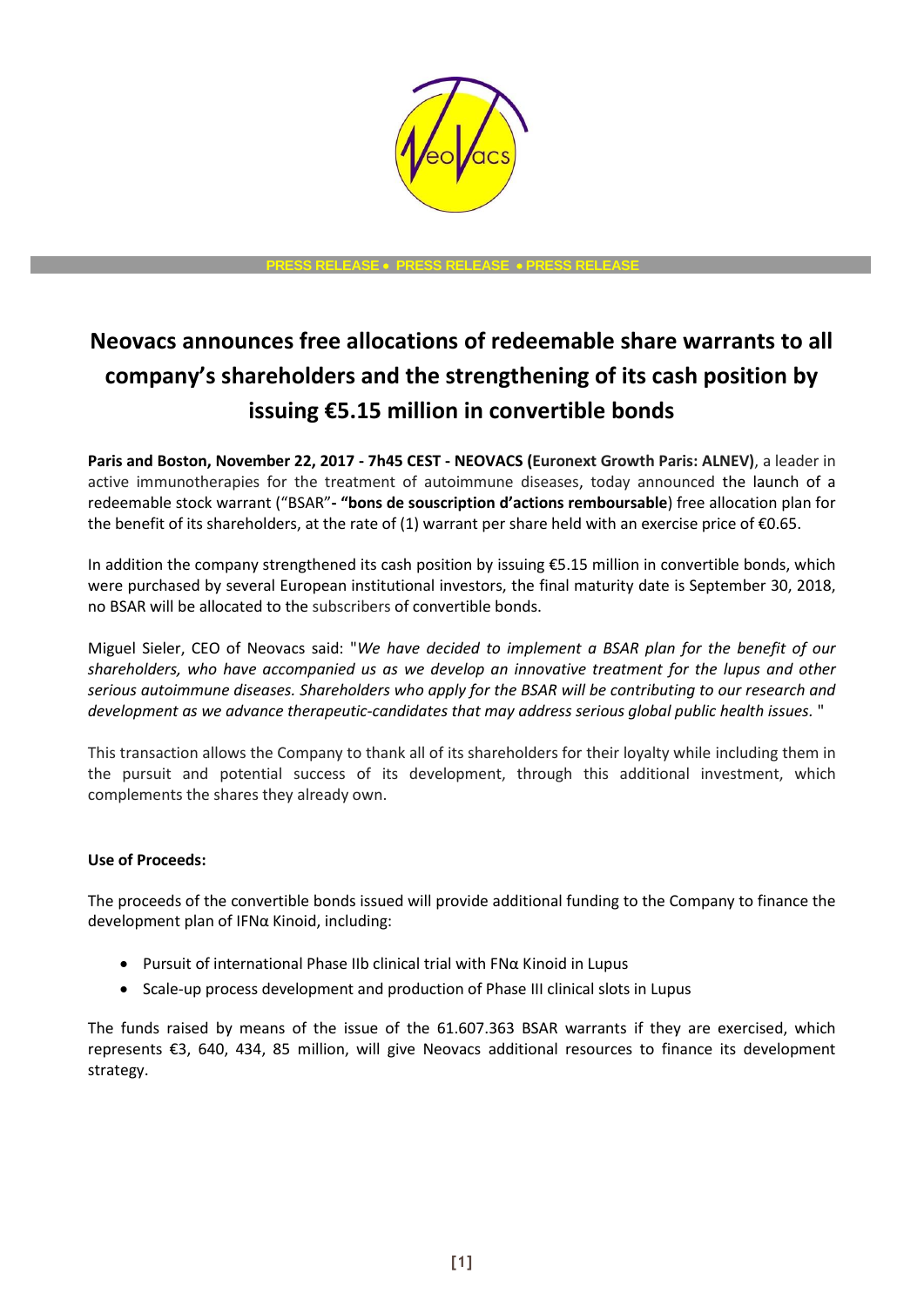### **Summary of the terms of the free allocation of BSAR redeemable stock warrants to all Neovacs shareholders:**

This allocation follows the authorisation granted by shareholders at the Combined General Meeting of 14 Juin 2017 in the 11th resolution and the Board of Directors' decision of 27 Octobre 2017 to use this delegation of authority.

On 24 Novembre 2017, each Neovacs shareholder will receive a free redeemable stock warrant for each share held. On the basis of the company's share capital as of this date, a maximum of 61,607, 363 warrants before the elimination of treasury shares.

Holders of the warrants will be able to exercise them and obtain Neovacs shares as of the issue date of the warrants and for a period of 8 months (i.e. until 31 July 2018 inclusive). The exercise price of the warrants is set at €0.65 per share. On the basis of the exercise ratio, 11 warrants give the holder the right to subscribe to 1 new Neovacs share at a price of €0.65. The new shares subscribed on exercise of the warrants will be identical to existing shares as soon as they are issued.

The redeemable stock warrants – named Neovacs BSAR – will be listed and tradeable on Euronext Growth under ISIN code FR0013298502 as of November 24, 2017.

The Company is not aware of the intentions of its major shareholders regarding the exercise of these warrants.

### **The issue is advised by EuroLand Corporate.**

#### **DISCLAIMER**

1

In accordance with the provisions of article L.411-2 of the French Monetary and Financial Code and article 211-2 of the General Regulations of the Autorité des Marchés Financiers (AMF), the issue does not require a Prospectus approved by the AMF, as the total amount of the offer is between €100,000 and €5,000,000 and concerns financial securities that do not account for more than 50% of the company's share capital.

A notice to shareholders relating to the issue will be published on November 22, 2017 in the Bulletin des Annonces Légales et Obligatoires (BALO).

### **Issue of convertible bonds (CB)**

Neovacs announced today that it has entered into a definitive agreement with several European investors (which are not shareholders) on this date with respect to a convertible debenture of 5.15 million euros. The convertible bonds (*obligations convertibles*) (the "**CBs**") will be subscribed at 95% of their par value and will not bear interest.

The conversion price of the CBs will depend on the stock price at the time of conversion<sup>[1]</sup>. Indicatively, based on the closing price of Neovacs' stock on November 21, 2017 (0.54 euro), if all the CBs were converted, 11,932,748 new shares would be issued, corresponding to à dilution rate of 15.08% (following exercise of all of the redeemable stock warrant).

<sup>&</sup>lt;sup>[1]</sup> Le prix de conversion des OC sera égal au plus bas entre un cours de bourse moyen pondéré de l'action Néovacs précédant la notification de conversion diminué d'une décote de 10% et un cours de bourse moyen pondéré de l'action Néovacs précédant la décision d'émission des OC diminué d'une décote de 20%.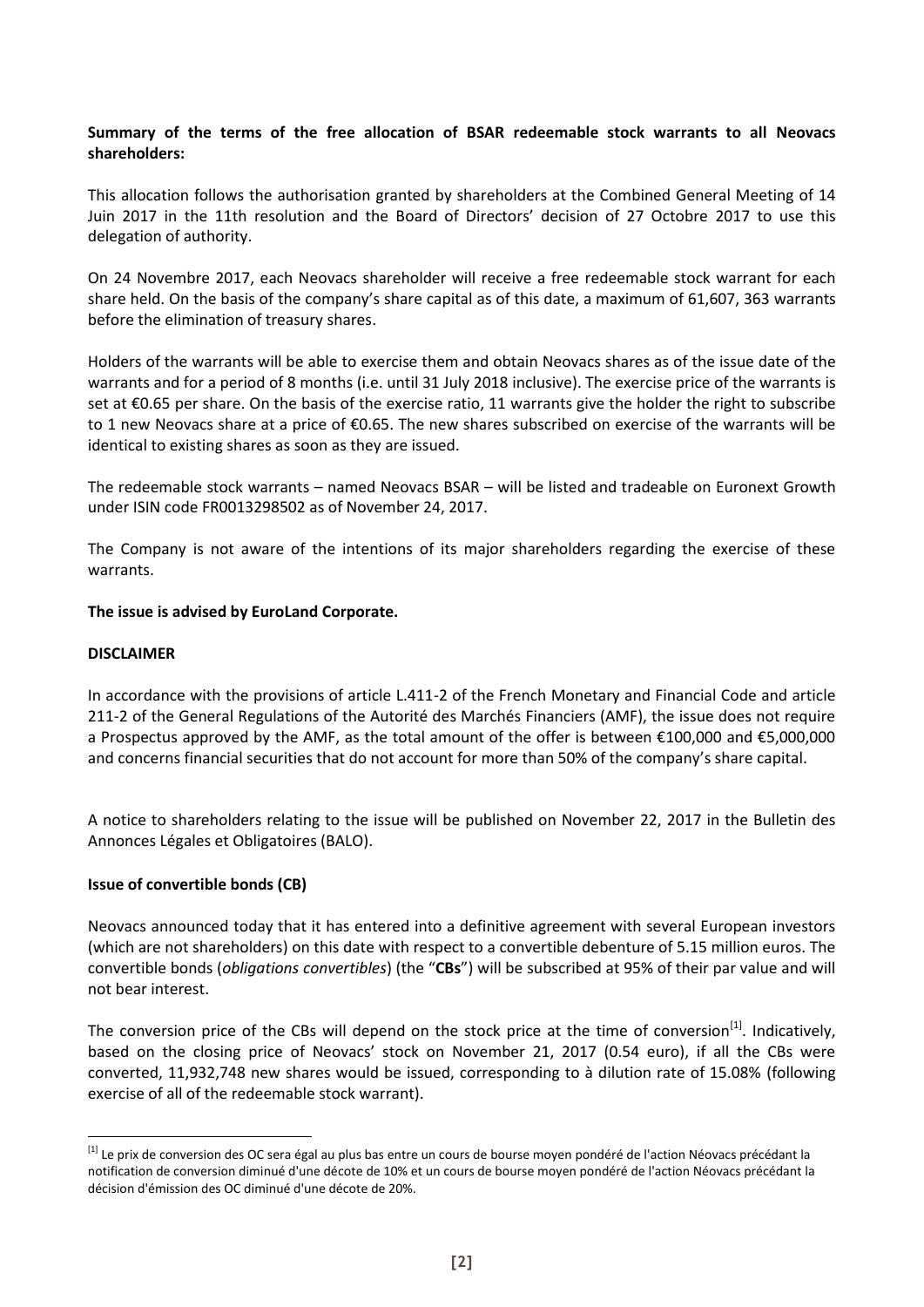This conversion price will not be adjusted following the free grant of the redeemable stock warrant, which will occur prior to the issue of the CBs.

The Company will periodically publish on its website the number of new shares issued upon conversion of CBs.

The CBs will not be admitted to trading on Euronext Growth. The issue of the CBs will not require a prospectus to be submitted for approval to the AMF.

### **About Neovacs**

Listed on Euronext Growth Paris since 2010, Neovacs is today a leading biotechnology company focused on an active immunotherapy technology platform (Kinoids) with applications in autoimmune and/or inflammatory diseases. On the basis of the company's proprietary technology for inducing a polyclonal immune response (covered by five patent families that potentially run until 2032) Neovacs is focusing its clinical development efforts on IFN $\alpha$ -Kinoid, an immunotherapy being developed for the indication of lupus and dermatomyositis. Neovacs is also conducting preclinical development works on other therapeutic vaccines in the fields of auto-immune diseases, oncology, allergies and Type 1 diabetes. The goal of the Kinoid approach is to enable patients to have access to safe treatments with efficacy that is sustained in these life-long diseases[. www.neovacs.fr](http://www.neovacs.fr/)

Contacts:

**NEOVACS – Communication Corporate et Relations Investisseurs [cmasson@neovacs.com](mailto:cmasson@neovacs.com)** [actionnaires@neovacs.com](mailto:actionnaires@neovacs.com) +33 (0)1 53 93 00

**NEWCAP- Relations Media Annie-Florence Loyer**  +33 1 44 71 00 12 / + 33 6 88 20 35 59 [afloyer@newcap.fr](mailto:afloyer@newcap.fr)

**Léa Jacquin**  +33 1 44 71 20 41 / +33 6 58 14 84 66 [ljacquin@newcap.fr](mailto:ljacquin@newcap.fr)

# **LIFESCI ADVISORS- Investor Relations / Financial Communications Chris Maggos**  [chris@lifesciadvisors.com](mailto:chris@lifesciadvisors.com)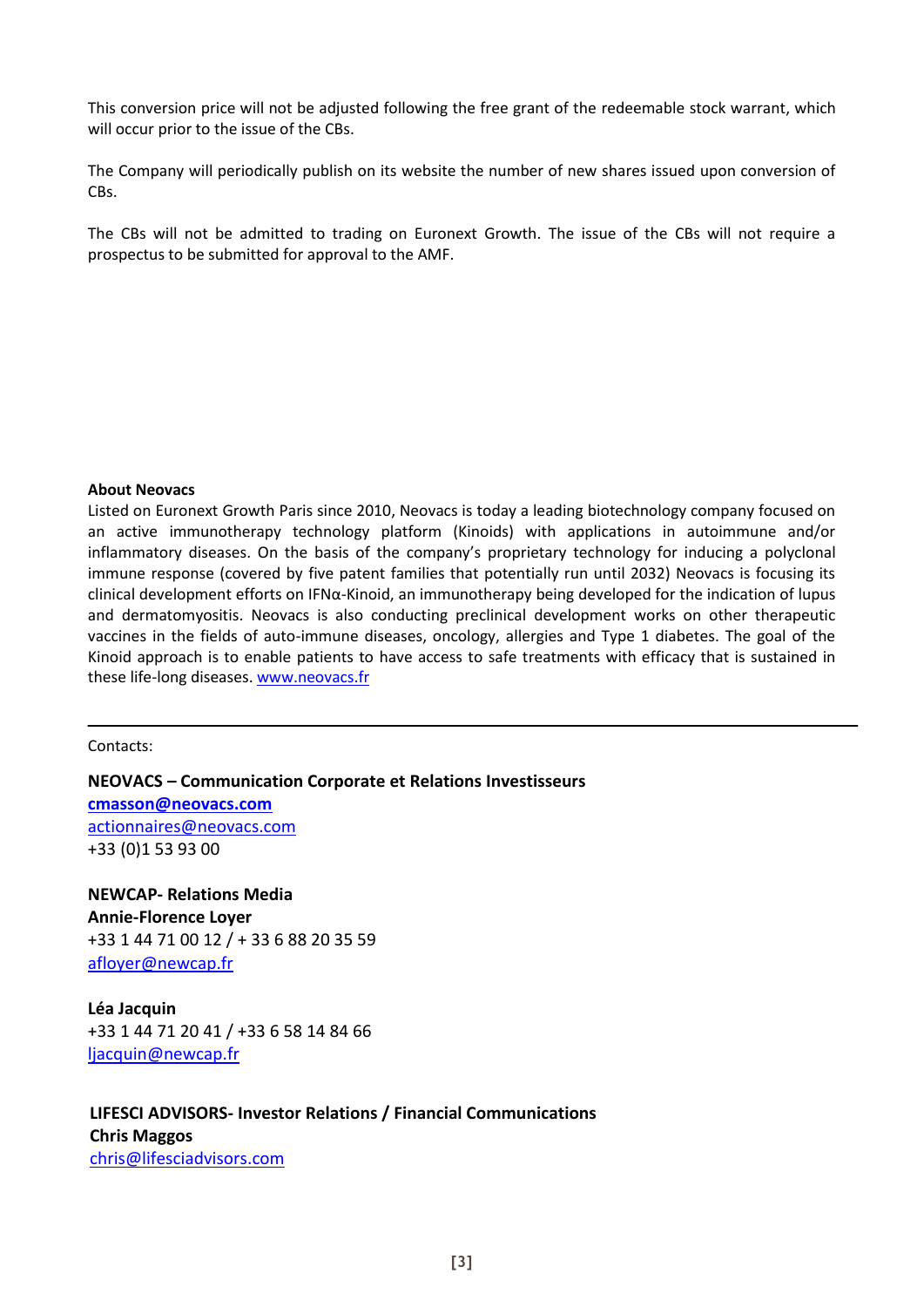# **APPENDIX: DETAILED TERMS OF THE FREE ALLOCATION OF REDEEMABLE STOCK WARRANTS**

### **Type of transaction**

The transaction proposed by NÉOVACS concerns the free allocation of 61,607,363 "BSAR" redeemable stock warrants to all shareholders, before neutralization of treasury shares.

### **Legal framework of the offer**

Using the authorisation granted by the eleventh resolution adopted by shareholders at the Combined General Meeting of June 14, 2017, NÉOVACS's Board of Directors decided at its meeting of Octobre 27, 2017 to implement the delegations awarded by the General Meeting to sub-delegate to the Chief Executive Officer the right to adopt the final terms and conditions for the issuance of redeemable stock warrants and to carry it out.

Pursuant to the sub-delegation awarded by the Board of Directors on Octobre 27, 2017, the Chief Executive Officer decided on November 20, 2017, to issue and grant all shareholders a maximum of 61,607,363 BSAR, before the neutralization of treasury shares, as detailed below.

### **Characteristics of the warrants**

**Form.** – Shareholders can choose whether to hold the warrants in bearer or registered form.

**Subscription price.** – The warrants will be allocated free of charge to all shareholders at the rate of one (1) warrant per share held.

**Exercise ratio and exercise price.** – Eleven (11) warrants will entitle the holder to subscribe to two (2) new shares in the Company with a par value of  $\epsilon$ 0.15 each at a per-unit price of  $\epsilon$ 0.65.

**Exercise price. –** €0.65 per share, which equates to a premium of 22.64% to the reference share price of €0.53 euros representative of the share price at close of trading on November 20, 2017.

The subscription price of the Company's shares issued upon the exercise of the BSAR shall be fully paid up, upon the exercise of the BSAR in cash, including, where appropriate, by offsetting receivables on the Company in the conditions defined within the law.

To exercise their warrants, holders must make a request to the intermediary with which their shares are registered.

**Warrants exercise period. –** Warrants can be exercised at any time from their allocation and until July 31, 2018 midnight inclusive. Warrants that have not been exercised after this date will become invalid and lose all value.

**Payment for new shares subscribed on the exercise of warrants and vesting date.** – The new shares resulting from the exercise of the warrants must be paid up in full at the time of subscription. Payment for the new shares may be in cash or by offsetting receivables on the Company in the conditions defined within the law.

The new shares resulting from the exercise of the warrants will bear immediate dividend rights and will be listed under the same code as existing shares.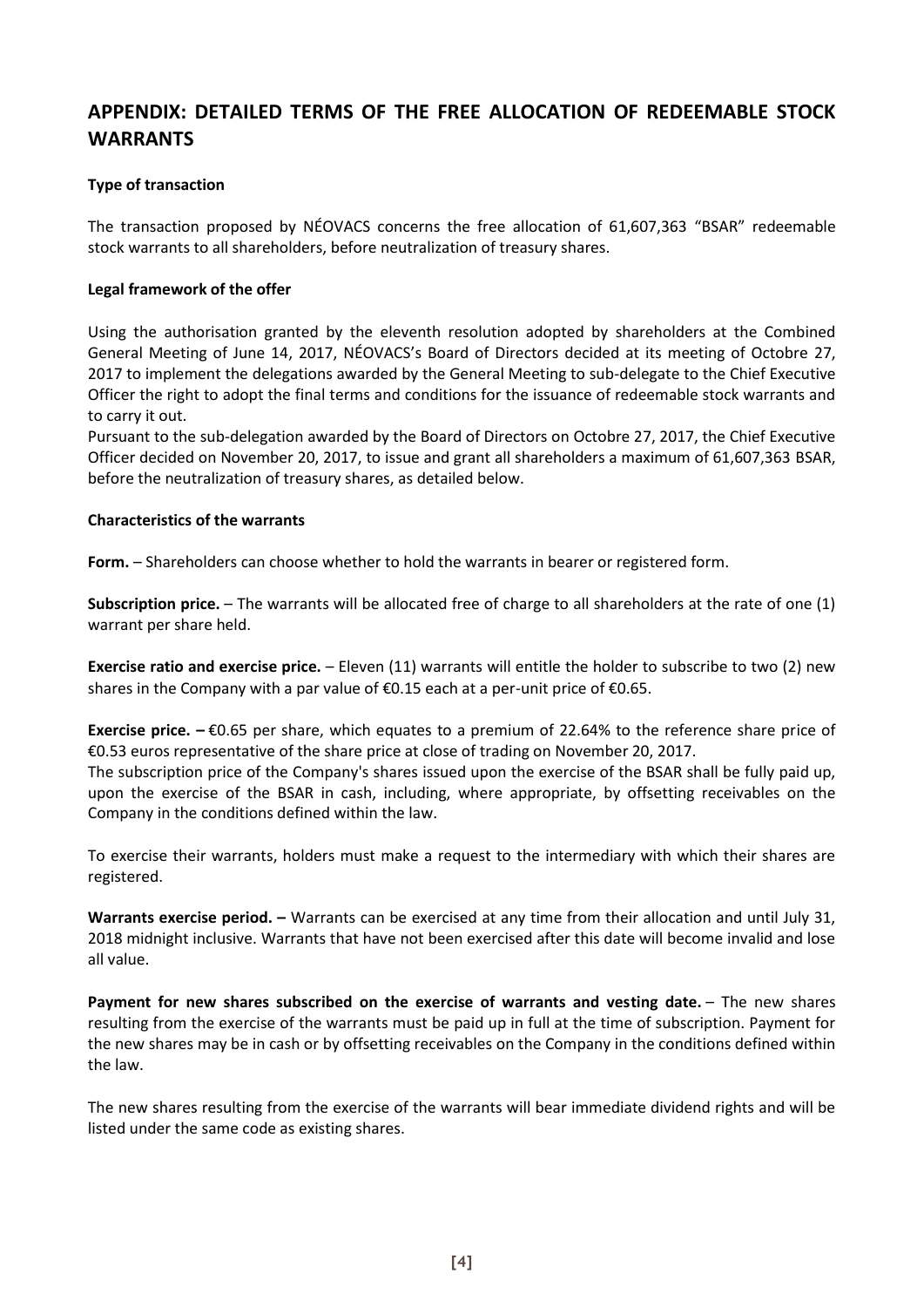**Warrants Invalidity.** – Warrants that have not been exercised by July 31, 2018 will become invalid and lose all value.

**Listing of the warrants. –** An application will be made for the warrants to be listed for trading on Paris Euronext Growth market. They are due to be listed on November 24, 2017 under ISIN code FR0013298502 .

**Number of new shares that may be issued upon exercise of warrants. –** The 61,607,363 warrants (before neutralization of treasury shares on the basis of share capital at November 20, 2017), will give the right to subscribe to a maximum of 5,600,669 new shares of the Company, i.e. a maximum capital increase, excluding share issue premium, of a nominal amount of €814,100.35.

**Exercise procedures. –** To exercise their warrants, holders must make a request to the intermediary with which their shares are registered.

In the event that a warrant holder does not have enough warrants to subscribe to a whole number of shares in the Company, the holder will have to purchase on the market the number of warrants needed to subscribe to a whole number of shares in the Company. Warrants forming odd lots can be sold on the market during their listing period but will not entitle holders to compensation from the Company.

**Suspension of the exercise of warrants.** – In the event of the issuing of new equity securities or new marketable securities giving access to the Company's share capital, or in the event of a merger or demerger, the Board of Directors reserves the right to suspend the exercise of the warrants for a period of no more than three months. This must not result in the holders of warrants losing their right to subscribe to new shares in the Company.

In this case, a notice will be published in the Bulletin des Annonces Légales Obligatoires (BALO) at least fifteen days before the suspension comes into effect to inform warrant holders of the date when the exercise of warrants will be suspended and the date it will resume. This information will also be provided in a notice published by Euronext Paris.

**Early redemption of warrants –** The Company may, at its sole discretion, at any time as of November 28, 2017 until the end of the exercise period, proceed with the early redemption of all or some of the warrants outstanding at a unit price of €0.01. However, early redemptions will only be possible if the average (weighted by trading volumes of the NÉOVACS shares on Euronext Growth Paris) calculated over ten consecutive trading days during which the NÉOVACS shares are listed, chosen from the twenty days preceding the date the notice of early redemption is published (see paragraph below "Notice to warrant holders of the early redemption of warrants"), of the closing price of the NÉOVACS shares on Paris Euronext Growth market exceeds the exercise price of €0.65 by 15%, i.e. €0.75, subject to any adjustments provided for (see paragraph below " Maintaining the rights of warrant holders ").

**Notice to Warrant Holders of the early redemption of Warrants.**  $-$  **The Company's decision to proceed** with the early redemption of warrants will require, no later than one month before the date set for redemption of the warrants, a notice of early redemption published in the Bulletin des Annonces Légales Obligatoires (BALO) and in a national financial newspaper, as well as a notice from Euronext Paris.

In the event that the Company proceeds with the early redemption of warrants at a price of €0.01, warrant holders will be able to avoid this redemption by exercising their warrants before the redemption date set in accordance with the stipulations of the section "Period and terms for the exercise of warrants". After this date, warrants will be redeemed by the Company and cancelled.

**Maintaining the rights of warrant holders** – After the warrants are issued and as long as there are still warrants that are valid, the rights of warrant holders will be reserved in accordance with the law and applicable regulations, in particular articles L. 228-98 and seq. of the French Commercial Code, in particular:

 in the event of a reduction in share capital as a result of losses by means of a decrease in the number of shares, the rights of warrant holders as regards the number of shares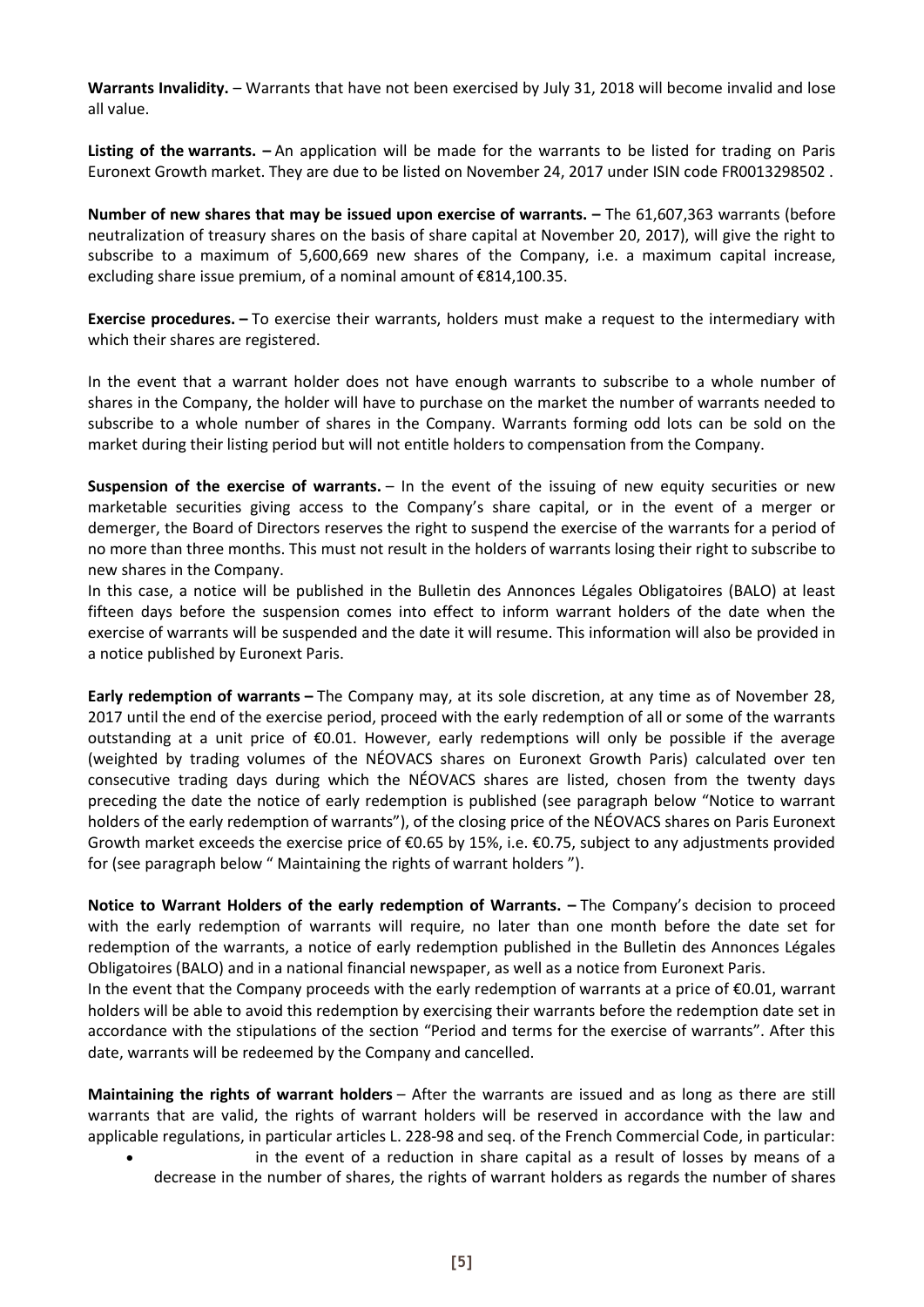to be received on the exercise of warrants will be reduced accordingly, as if the holders had been shareholders at the time the warrants were issued;

 in the event of a reduction in share capital as a result of losses by means of a decrease in the par value of shares, the subscription price of the shares to which the warrants bestow the right will be equal to the par value of the shares immediately before the said reduction in share capital, with additional paid-in capital plus the amount of the decrease in par value.

Furthermore:

- in the event of a reduction in share capital not resulting from losses by means of a decrease in the par value of shares, the subscription price of the shares to which the warrants bestow the right will be reduced accordingly;
- in the event of a reduction in share capital not resulting from losses by means of a decrease in the number of shares, warrant holders – if they exercise their warrants – may request redemption of their shares under the same terms as if they had been shareholders at the time of the buyback by the Company of its own shares;

In the event that warrants are not exercised, the Company shall proceed with one of the following:

- issuing of equity securities bearing a preferential subscription right for shareholders;
- redemption of share capital;
- change in the allocation of profits, in particular by means of the creation of preferred shares;
- distribution of reserves, in cash or in kind, and additional paid-in capital;

The rights of warrant holders will be protected in accordance with article L. 228-99 of the French Commercial Code.

It may also inform warrant holders of such transactions being carried out, as well as protection measures it has decided to implement in their favour.

To this end, it will have to:

1° either put warrant holders in a position to exercise their warrants, if the conditions for exercise defined by the Company's Board of Directors are not met, so that they may participate immediately in the transactions mentioned in the first paragraph or benefit from such transactions, in accordance with the stipulations of article R. 228-87 of the French Commercial Code;

2° or take measures that will enable them, should they come to exercise their warrants at a later date, to subscribe to new marketable securities issued as of right, or to obtain the free allocation of such securities, or even to receive cash or assets similar to those distributed, in the same quantities and proportions as well as under the same conditions, apart from as regards the vesting of such securities, as if they had been shareholders at the time of these transactions, in accordance with the stipulations of articles R. 228-88 and R. 228-89 of the French Commercial Code;

3° or to make an adjustment to the subscription conditions for shares issued as a result of the exercise of warrants initially provided for, in order to take account of the impact of the aforementioned transactions, provided that such an adjustment is possible in the light of the exercise conditions for warrants decided by the Company's Board of Directors. The adjustment shall be made using the method set out in article R. 228- 91 of the French Commercial Code, it being specified that the value of the preferential subscription right and the value of the shares ex subscription rights shall be, if necessary, determined by the Board of Directors according to the subscription, exchange or sale price per share in the most recent transaction involving the Company's share capital (capital increase, contribution of shares, sale of shares etc.) during the six (6) months preceding the Board meeting, or if there are no such transactions during this period, according to any other financial parameter that the Board of Directors deems relevant.

The Company may take the measures provided for in 1° and 2° at the same time. In any case, it may replace them with the adjustment authorised in 3° if such an adjustment is possible.

In the event of the Company being merged into another company, each warrant holder will be informed of such and will receive the same information as if they were a shareholder in order to be able, should they wish, to exercise their subscription right.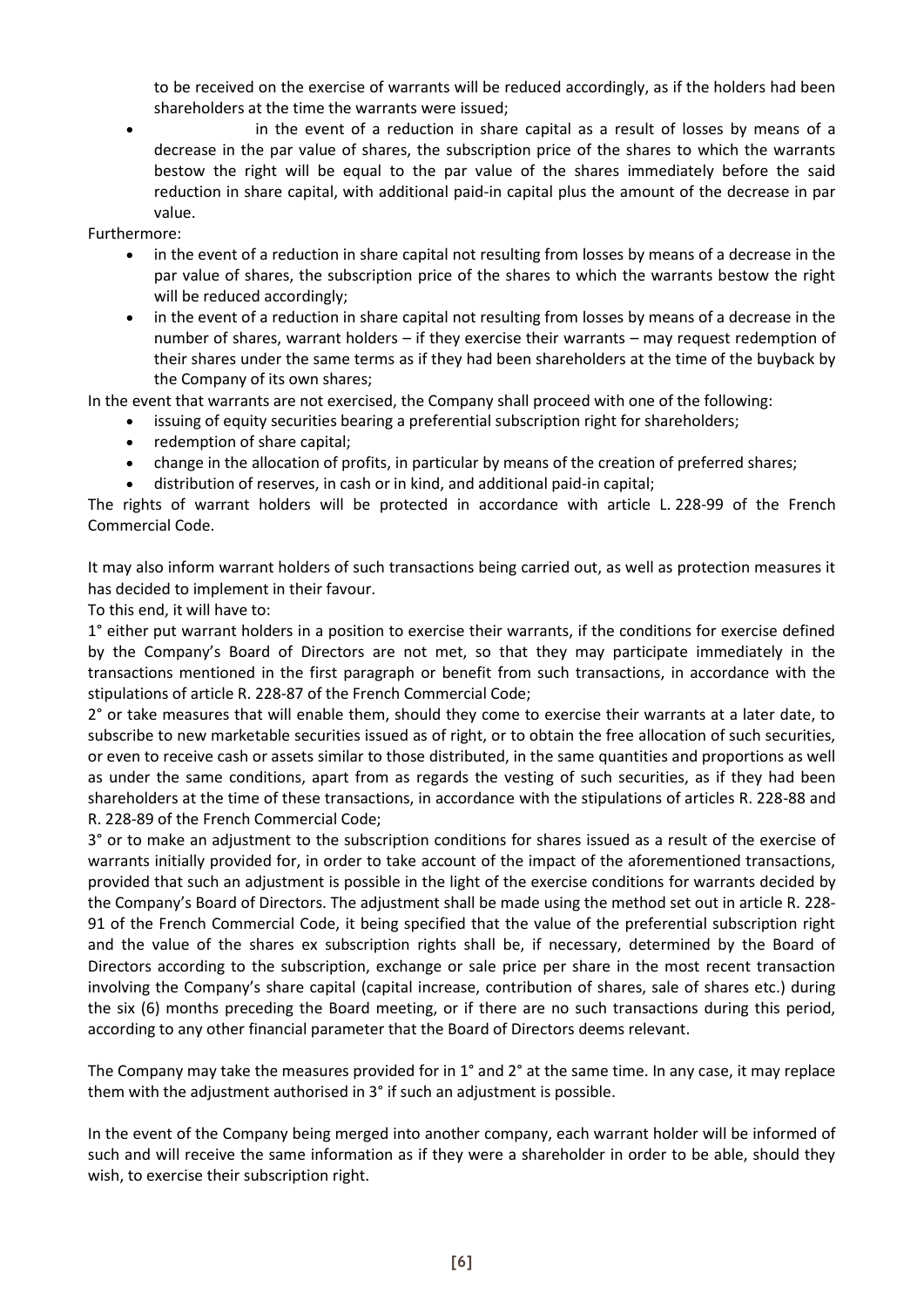The Company may amend its form, corporate purpose and regulations for the allocation of its earnings, as well as redeem its share capital and issue preferred shares as set out in article L. 228-98 of the French Commercial Code.

**Representative of the body of warrant holders** – In accordance with article L.228-103 of the French Commercial Code, warrant holders will be grouped together into a collective body ("*masse*") with the status of a legal entity and subject to the same provisions as those provided for by articles L.228-47 to L.228-64, L.228-66 and L.228-90.

In application of article L. 228-47 of the French Commercial Code, the designated appointed representative of the body of warrant holders (the "Representative of the Body of Warrant Holders") will be: Mr. Thomas HORNUS, 37, rue Truffaut 75017 Paris.

The representative of the body of warrant holders will have the power, without limitation or reservation, to carry out on behalf of the body of warrant holders all acts of an administrative nature to protect the common interests of warrant holders.

He will exercise his duties until his resignation or dismissal by the general meeting of warrant holders or if a conflict arises. His term of office will expire automatically after a period of two months from the end of the exercise period. This term will be automatically extended, where applicable, until the final resolution of any legal proceedings in which the representative is involved and the enforcement of any judgments rendered or settlements made pursuant there to.

The representative of the body of warrant holders receives compensation from the Company of €650 per year, payable on January  $1<sup>st</sup>$  of each legal year as long as there are warrants outstanding on this date.

**Treatment of fractional entitlements. –** Any warrant holders exercising their rights in respect of the warrants may subscribe to a number of new shares in the Company calculated by applying the applicable exercise ratio to the number of warrants presented.

When as a result of one of the aforementioned transactions the warrant holder exercising their warrants is entitled to a number of new shares forming an odd lot, they may ask to be allocated:

- either the whole number of new shares immediately below; in this case, they will be paid a balancing amount in cash by the Company equal to the product of the fraction of the share by the value of the share. The shares will be valued on the basis of the first quoted price of the Company's shares on Euronext Growth Paris or any other market on which the Company's shares are listed during the trading session preceding the date the request to exercise the rights attached to warrants is submitted;
- or the whole number of new shares immediately above, on the condition that a sum is paid in cash to the Company that is equal to the value of the additional fraction of a share so requested, valued on the basis provided for in the preceding paragraph.

**Informing warrant holders in the event of an adjustment.** – In the event of an adjustment, holders of warrants resulting from the issue will be informed of the new exercise conditions by means of a notice published in the Bulletin des Annonces Légales Obligatoires (BALO).

The Board of Directors will report the calculation and results of the adjustment in the first annual report following the adjustment.

**Purchases by the Company and cancellation of warrants.** – The Company reserves the right to purchase warrants on the market and off-market, at any time, with no restrictions in terms of price or quantity, or to make public offers to purchase or exchange warrants. Warrants purchased on the market or off-market or by means of public offers shall no longer be regarded as outstanding and will be cancelled, in accordance with article L.225-149-2 of the French Commercial Code.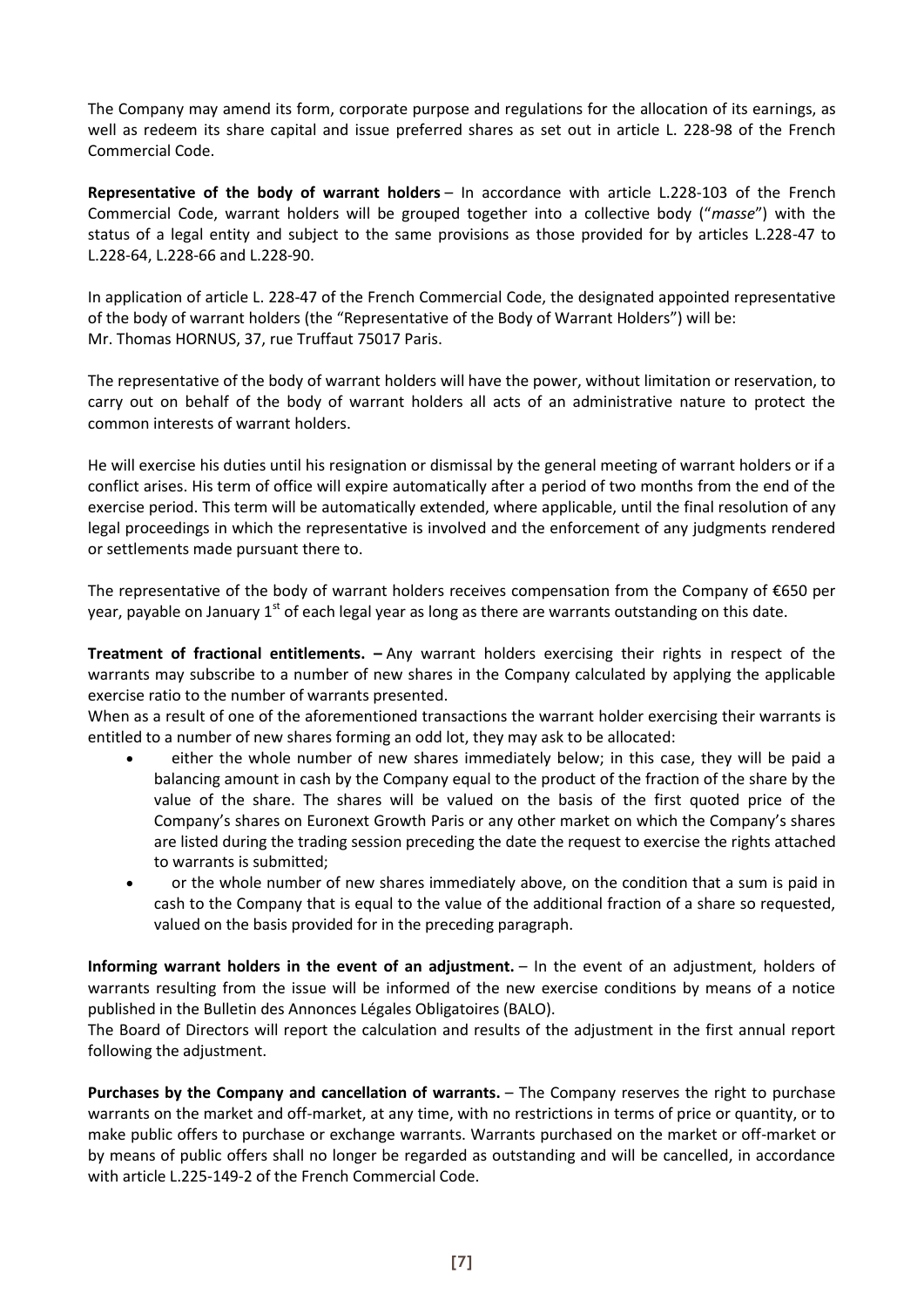### **Other markets. –** None.

### **Characteristics of new shares resulting from the exercise of warrants**

**Issue date of new shares –** The new shares will be issued as warrants are exercised between November 28, 2017 and July 31, 2018 inclusive.

**Number of new shares issued –** By way of indication, the exercise of all 61,607,363 BSAR warrants issued and allocated, before neutralization of treasury shares, on the basis of the Company's share capital as at November 20, 2017 would result in the creation of a maximum of 5,600,669 new shares in the Company, equal to an increase in share capital including additional paid-in capital of €3,640,434.85.

The number of new shares will be set out in a Euronext notice and a press release issued at the end of the exercise period, on July 31, 2018.

**Listing and nature of new shares resulting from the exercise of warrants – The new shares resulting from** the exercise of warrants will be ordinary shares in the Company in the same category as the Company's existing shares. Once they are admitted to trading on Paris Euronext Growth market, they will be treated as identical to the Company's existing shares.

The new shares resulting from the exercise of warrants will be subject to periodical requests for admission to trading on Euronext Growth Paris and will be tradeable under the same code as the existing shares. They will be listed under the same ISIN code as the Company's existing shares, FR0013298502.

**Publication of results. –** At the end of the warrant exercise period on July 31, 2018, the Company will issue a press release stating the number of new shares and the total amount of funds raised by the subscription of new shares resulting from the allocation of BSAR warrants.

**Dilution. –** A shareholder holding 1% of the Company's share capital prior to the allocation of BSAR warrants who decides not to exercise the warrants received within the framework of the current transaction would see their interest in the Company's share capital decrease to 0.917% in the event that all of the warrants allocated are exercised on the basis of the Company's share capital.

**Vesting date. –** The new shares resulting from the exercise of the warrants will bear immediate dividend rights and will be listed under the same code as the existing shares.

**Form. –** The new shares may be held in registered or bearer form, at the option of the holders.

**Transferability of the new shares.** – No provision in the by-laws limits the transferability of the shares that make up the Company's share capital. The new shares will therefore be freely transferable.

**Applicable law and courts having jurisdiction in the event of a dispute** – The warrants and new shares are issued in accordance with French law. The courts having jurisdiction in the event of a dispute are those in the place where the Company's registered office is located when the Company is the defendant and designated according to the nature of the dispute, unless otherwise provided by the French Code of Civil Procedure.

#### **INDICATIVE TIMETABLE**

|                  | Decision by the Board of Directors to implement the delegation of      |  |  |  |  |  |  |
|------------------|------------------------------------------------------------------------|--|--|--|--|--|--|
| October 27, 2017 | authority awarded by the General Meeting dated June 14, 2017 and sub-  |  |  |  |  |  |  |
|                  | delegating to the Chief Executive Officer the right to adopt the final |  |  |  |  |  |  |